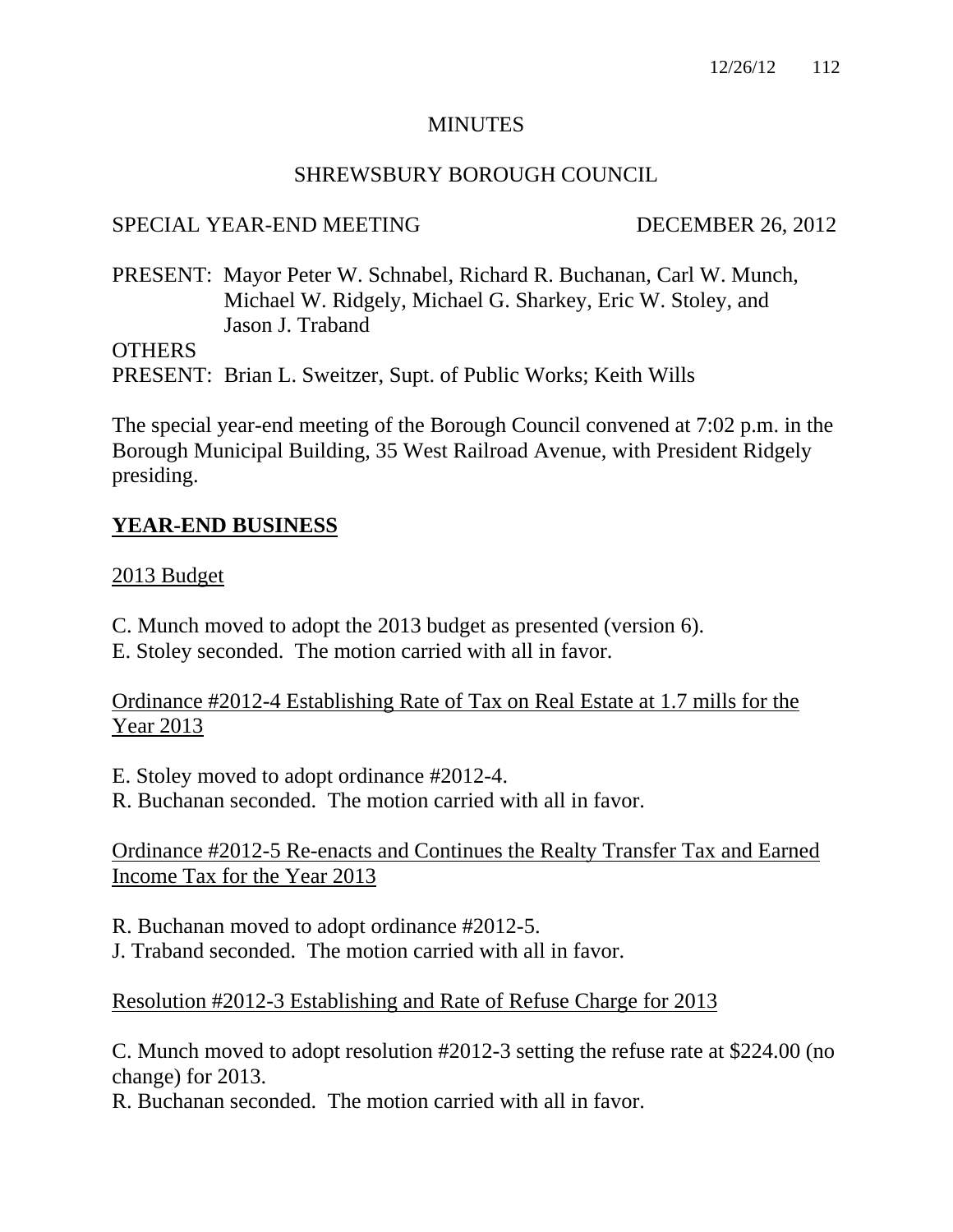# **OTHER BUSINESS**

## Bonus Program

E. Stoley moved that the bonus checks be issued the first pay in 2013. J. Traband seconded. The motion carried with all in favor.

# Water and Sewer Committee Meeting

Buck stated he corresponded with former engineer Holley to obtain some dates for a meeting of the Water and Sewer Committee with Phil Robinson, at his request. The meeting will be scheduled for January.

M. Sharkey arrived at 7:08 p.m.

# 430 South Main Street – John Seman

Buck stated Mr. Seman wrote a letter asking for a further reduction in the amount he owes for having a two inch water line (done at his request) to the former Rehmeyer property at 430 South Main Street. Council had offered him a reduction last month of over \$4,000.00 and Mr. Seman is asking for another reduction of \$1,340.00, which is the cost of the two inch water meter. He stated he will use a three-quarter inch meter until he actually needs a larger meter and then he would pay for it at that time. B. Sweitzer stated the two inch meter was ordered and is in the shop. We will not use the meter and it can't be returned. Council felt the two inch line increases the value of the building and the offer discussed at the December 12, 2012, Council meeting stands. The Borough already subsidized some of the work to install the water line.

E. Stoley moved that the offer discussed at the December 12, 2012, Council meeting still stand.

J. Traband seconded. The motion carried with all in favor.

# 15 Kratz Road

Sol. Rehmeyer drafted a letter to be sent from the Borough that the existing sewer line on this property could be used for the water line to be placed above ground as part of the Blouse well pump test next spring.